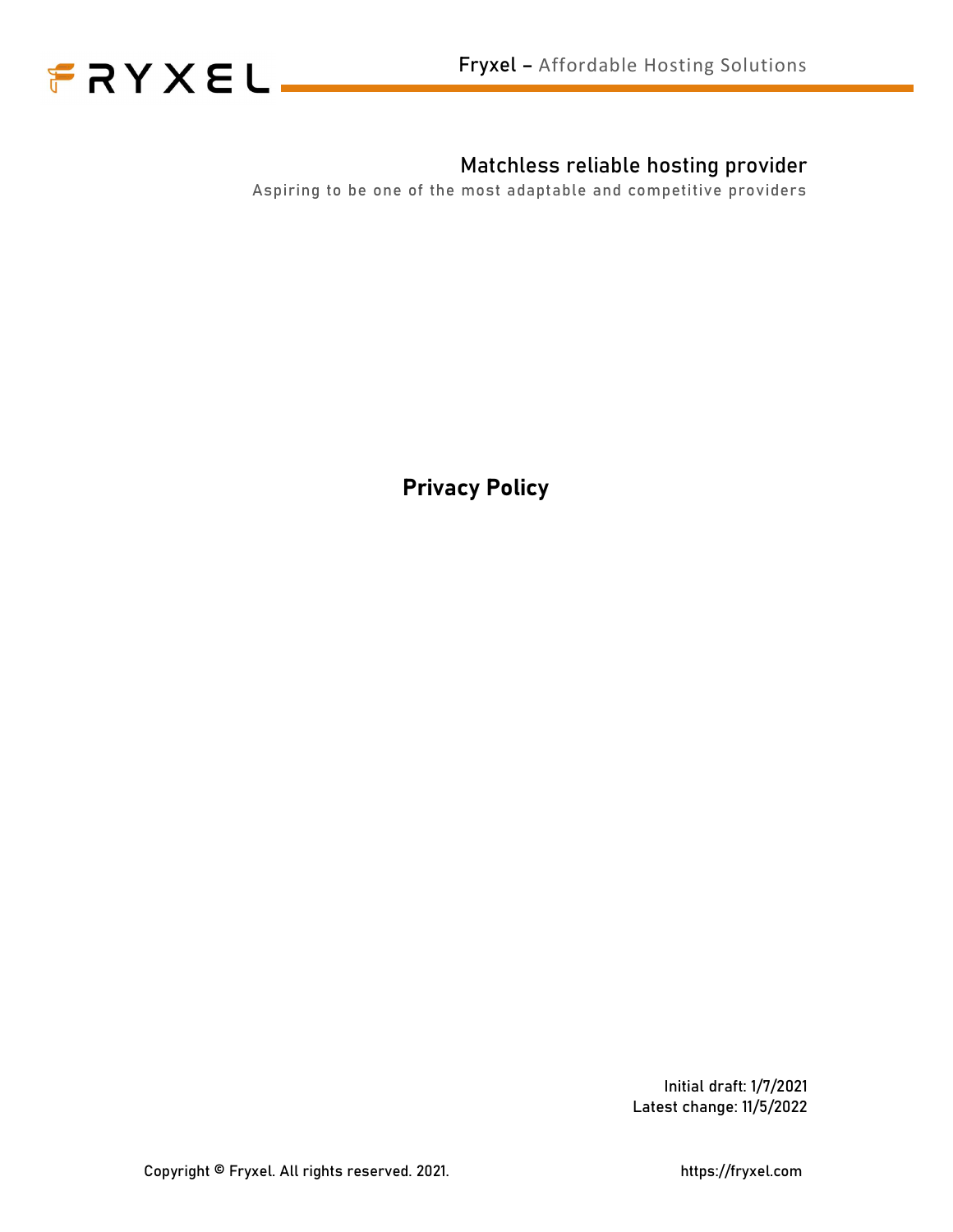This Privacy Policy applies to all use of the website and services, and any other communications you have with us from time to time.

### 1. Personal data that we process

Fryxel processes your personal data because you make use of our services and/or because you provide these to us yourself. Below you will find an overview of the personal details that we process:

- Name and surname
- Date of birth
- Address details
- Phone number
- E-mail address
- Business name (if applicable)
- IP address
- Location data
- Other personal data that you actively provide, for example by creating a profile on this website, in correspondence and by telephone
- Information about your activities on our website
- Data on your surfing behaviour across different websites of Fryxel
- Internet browser and device type

You should only submit to us or the website information which is accurate and not misleading. By submitting your or anyone else's data to us or the website, you must ensure that you have full authority and consent to supply us with that data on their behalf and you warrant to us that you have that authority.

## 2. Special and/or sensitive personal data that we process

Fryxel processes the following special and/or sensitive personal data of you:

Data of persons under 16 years of age

Our website and/or service does not intend to collect data on website visitors who are under 16 years of age. Unless they have permission from their parents or guardian. However, we cannot verify whether a visitor is over 16. We therefore advise parents to be involved in the online activities of their children in order to prevent any data being collected about them without parental permission. If you believe that we have collected personal information about a minor without such consent, please contact us at legal@fryxel.com we will delete such information.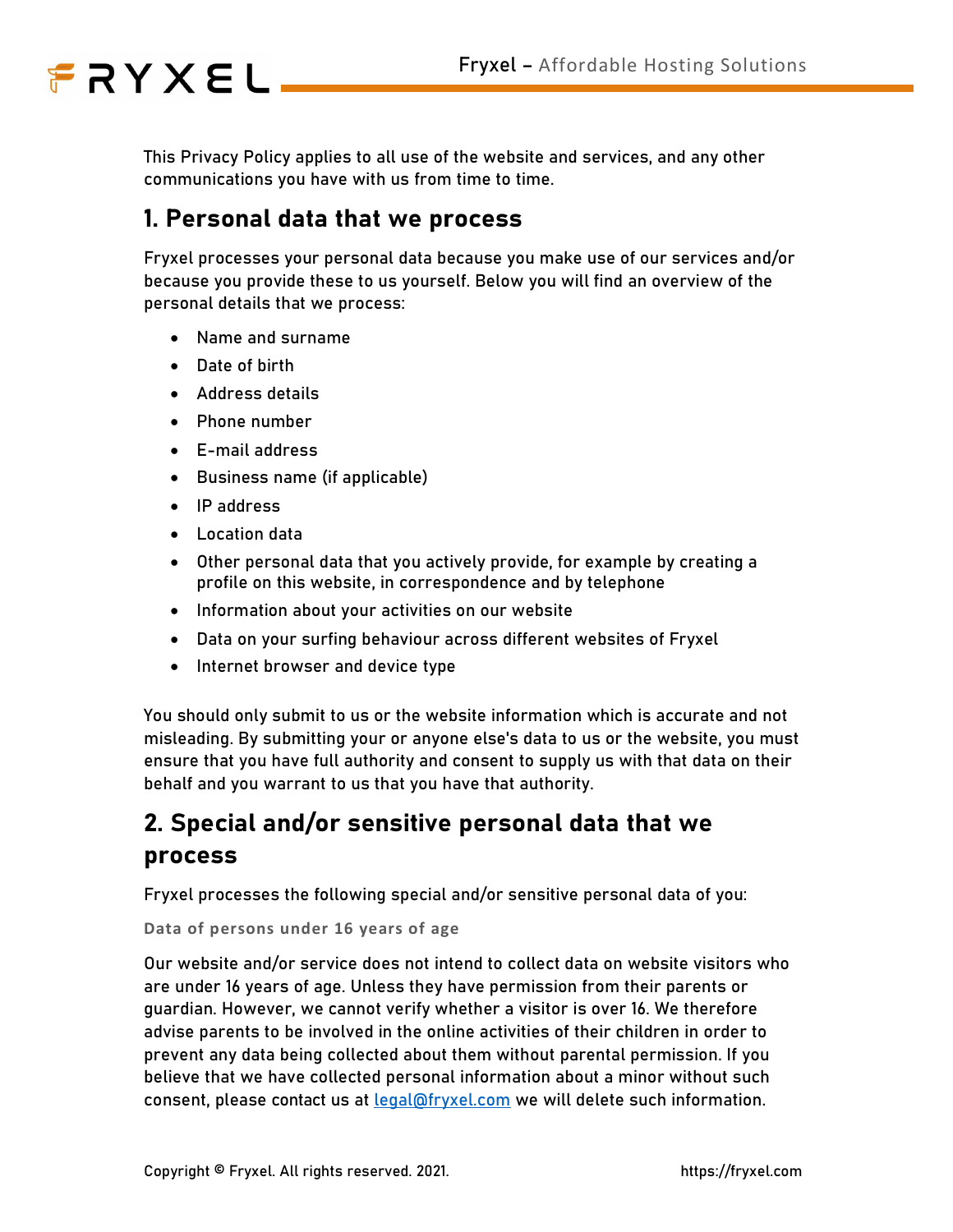## 3. For what purpose and on the basis of which basis do we process personal data?

Fryxel processes your personal data for the following purposes:

- Handling your payment
- Sending our newsletter and/or advertising brochure
- Inform you about changes to our services and products
- Offer you the opportunity to create an account
- To deliver goods and services to you

Fryxel also processes personal data when we are legally obliged to do so, such as data that we need for our tax return.

### 4. Automated decision making

Fryxel makes decisions based on automated processing that can have (significant) consequences for individuals. These are decisions that are made by computer programmes or systems, without a person being involved (e.g. an employee of Fryxel). Fryxel uses the following computer programs or systems:

 Fraud detection: We utilize a built-in check (non-third party) to determine if some orders are non-fraudulent. When marked, a Fryxel employee will look in to the case and process or decline your order based on a cause.

## 5. How long we keep personal data

Fryxel will not store your personal details any longer than is strictly necessary for realizing the goals for which your details are collected. We use the following retention periods for the following of personal data:

- Personal details we store for the mandatory 7 years required by the tax authorities. 7 year countdown timer starts from when you no longer have any active services and have opted to close your account
- All other data is stored for 24 months before being purged from our databases, this includes, but is not limited to:
- General logging (actions carried out on the control panel)
- Email logs
- Live chat or tickets including their attachments
- API logs
- Abuse reports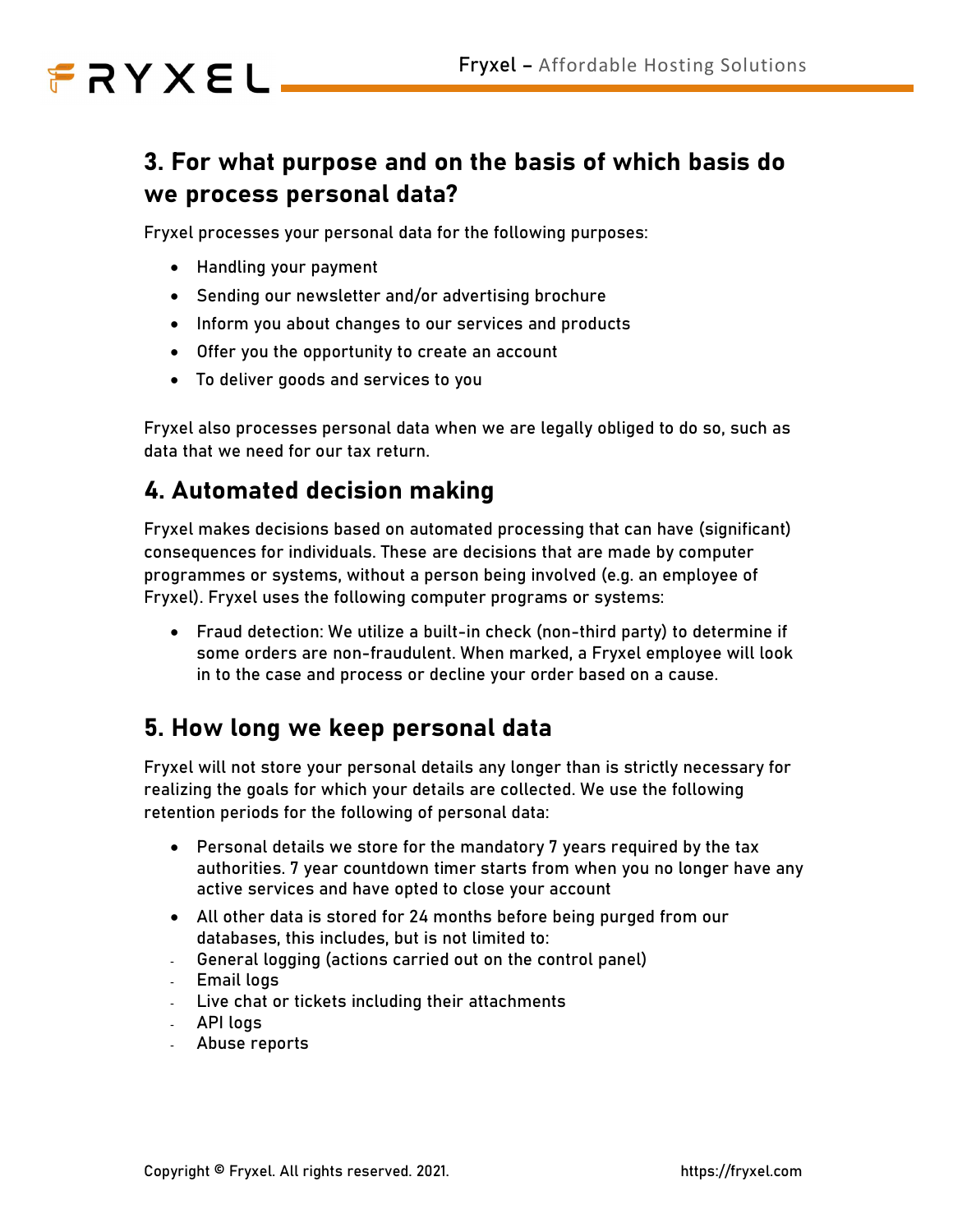## 6. Sharing personal data with third parties

Fryxel will share your personal details with various third parties if this is necessary for the execution of the agreement and to comply with a possible legal obligation. We do not sell your personal data to any third party. We try to limit the amount of third parties we work with. We will enter into a processing agreement with companies that process your details on our behalf, to ensure the same level of security and confidentiality of your details. Fryxel will remain responsible for these processing activities. Fryxel also provides your personal details to other third parties. We will only do so with your explicit permission. The website may, from time to time, contain links to and from the websites of our partner networks and affiliates. If you follow a link to any of these websites, please note that these websites have their own privacy policies and that we do not accept any responsibility or liability for these policies. Please check these policies before you submit any personal data to these websites.

#### General third parties:

 TrustPilot A/S - https://legal.trustpilot.com/for-reviewers/end-user-privacyterms

#### Payment handling:

When submitting your payment information to PayPal or Stripe, please note that PayPal and Stripe each have their own privacy policies and that we do not accept any responsibility or liability for those privacy policies. Please check those privacy policies before you submit any personal data to PayPal or Stripe.

- Stripe https://stripe.com/gb/privacy
- Paypal https://www.paypal.com/uk/webapps/mpp/ua/privacy-full

### 7. Cookies, or similar technologies, that we use

Fryxel uses functional, analytical and tracking cookies. A cookie is a small text file that is stored in the browser of your computer, tablet or smartphone when you first visit this website. Fryxel uses cookies with a purely technical functionality. These ensure that the website works properly and that, for example, your preferences are remembered. These cookies are also used to make sure the website works properly and to optimize it. In addition, we place cookies that track your surfing behavior so we can offer customized content and ads. When you first visited our website, we already informed you about these cookies and asked your permission to place them. You can unsubscribe from cookies by configuring your internet browser in such a way that it does not store any more cookies. In addition, you can delete all information that has previously been stored using your browser settings.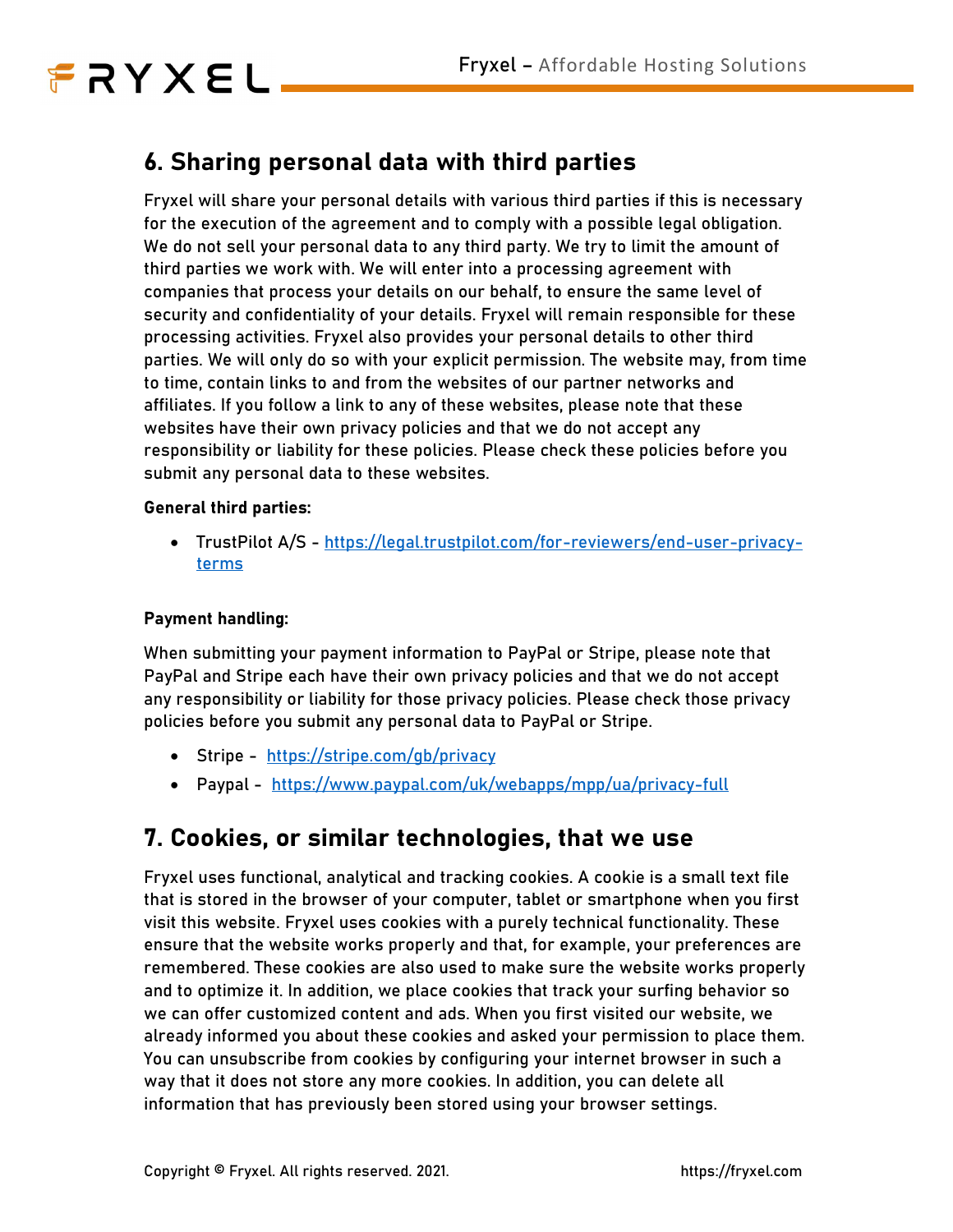## 8. Viewing, modifying or deleting data

You have the right to view, correct or delete your personal data. You can do this yourself via the personal settings of your account. In addition, you have the right to withdraw your consent for the data processing or object to the processing of your personal data by our company and you have the right to data portability. This means that you can request us to send the personal data we have on you in a computer file to you or another organisation named by you. If you wish to exercise your right to object and/or right of data transfer or if you have any other questions/comments about the data processing, please send a specified request to **legal@fryxel.com**. To make sure that the request for inspection is made by you, we ask you to send a copy of your identity document with the request. Please make sure that your passport photo, MRZ (machine readable zone, the strip with numbers at the bottom of your passport), passport number and Citizen Service Number (BSN) are blacked out in this copy. This is to protect your privacy. Fryxel will respond to your request as soon as possible, but in any case within six weeks. Please note that we retain the right to store personal information for all clients who made an order within the past 7 years which is mandatory for distribution to the tax authorities, if you are within the required 7 years we can disable your account. Disabling your account means nobody can access or request your data, an exception is made for tax authorities.

### 9. How we secure personal data

Cheese takes the protection of your data seriously and takes appropriate measures to prevent abuse, loss, unauthorised access, unwanted disclosure and unauthorised changes. If you are under the impression that your details are not secure, or if there are indications of misuse, please contact us at **legal@fryxel.com.** Fryxel has taken the following measures to secure your personal details:

- All of our client information / profile data is stored / replicated in multiple locations for redundancy. These locations are mainly based in the European Union, we have more locations which you can see at our website.
- Multi-tiered system for support, limiting access to sensitive details. Developers and operators working at Fryxel are also tiered and do not have complete access to the systems we utilise.
- Encrypted data backups
- Multi factor authentication for staff
- Authenticated API endpoints
- Salts and proven encryption for sensitive details.